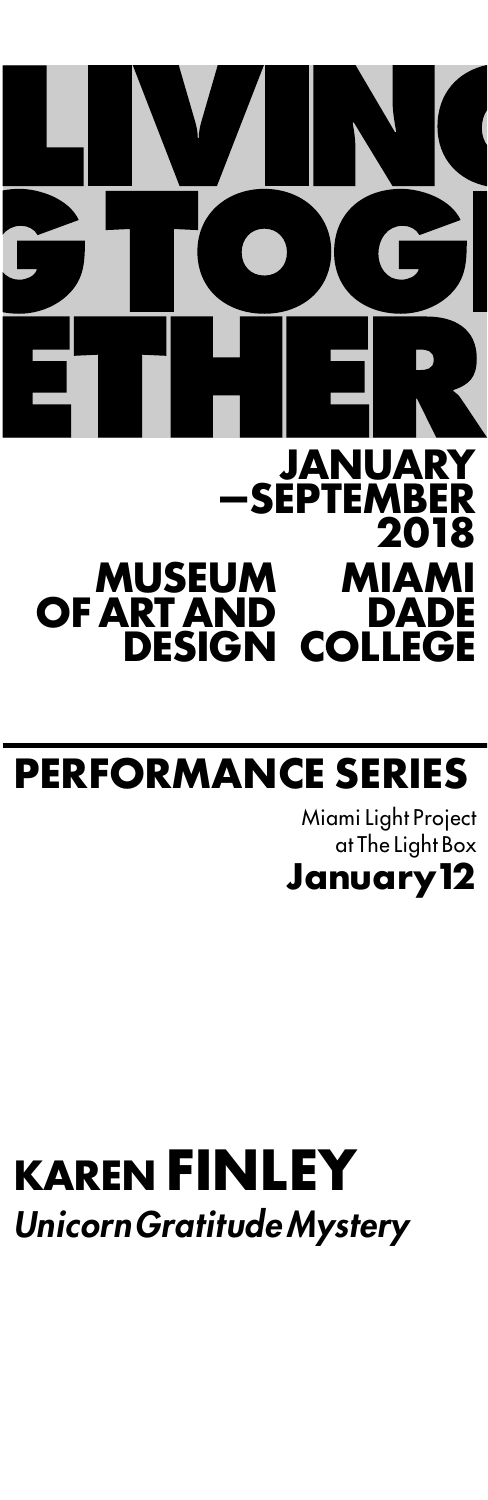## **LIVING TOGETHER**

*Unicorn Gratitude Mystery* is the first event in the 2018 schedule of *LivingTogether*, an exciting cross-disciplinary series of programs that will galvanize Miami audiences with thoughtful and challenging performances and exhibitions that draw from art, music, theater, politics,and poetry. Spread across the city at a wide array of venues, the series features performances, exhibitions, film and video screenings, readings, talks, and workshops that will reflect the cultural, social, and political realities of how we live now. Living *Together* seeks to find new ways to think about civic space and citizenship, to instigate actions and conversations that may help us to reimagine our cities and our lives. *LivingTogether* will take place at various sites across the greater Miami area from January to September 2018 and will include works by seventeen of the most acclaimed national and international artists,art collectives, musicians, and writers. Events in the series will be produced by the Museum of Art and Design, Miami Dade College ( MOAD MDC ), in collaboration with a range of other Miami institutions, and most events will be free and open to the public.

The mission of MOAD MDC is to provide open, critical, and collaborative frameworks for artistic experimentation and interdisciplinary risk-taking that explores the intersections of art, design, and other art forms with cultural action. The Museum advances Miami Dade College's core values, contributing to the intellectual life of the college, engaging students and audiences from the community and the world beyond.

To better serve our audiences, MOAD is currently undergoing an exciting period of renovations through April of 2018.While the building is closed to the public, the Museum will continue bringing engaging offsite exhibitions, film screenings, and education and public programs.

### **KAREN FINLEY** *UnicornGratitude Mystery*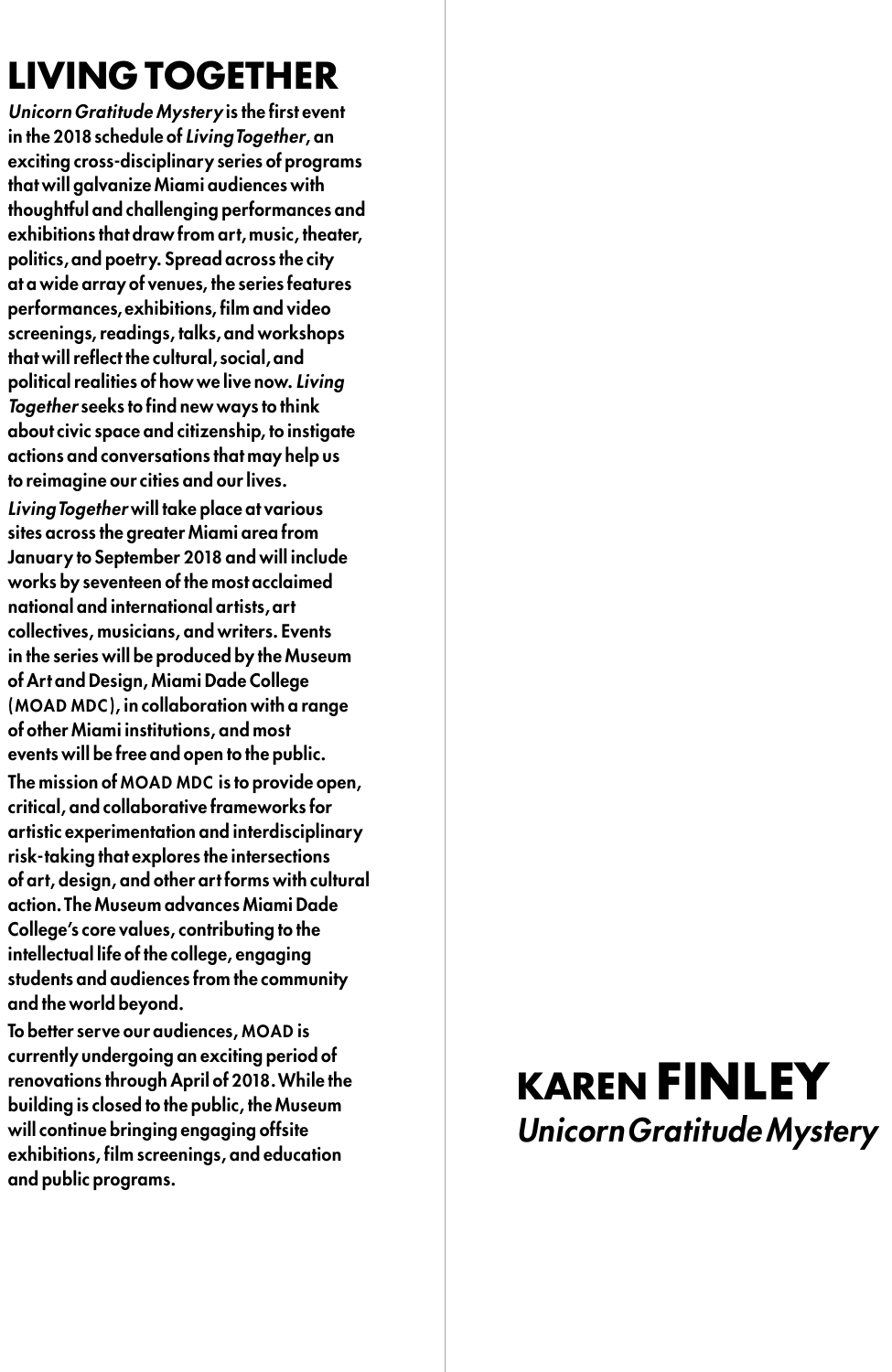

Pioneering artist Karen Finley created her gripping and uproarious one-woman performance*Unicorn Gratitude Mystery* during 2016's unprecedented presidential election campaigns. Updated for the present moment,*UnicornGratitude Mystery* delves into American politics and culture as only Finley can, with dark humor, piercing insight, and take-no-prisoners portrayals of hypocrisy and malfeasance.

Perhaps the artist explains it best. *Unicorn Gratitude Mystery*, Finleywrites, "takes on citizenship,gender disparity and abuse of power. The individual price of public relationships at the price of privacy becomes divisive with searing psychosexual dynamics of wit and seething revelation. The performance explores magical beings, aggressive thankfulness, and collective intimacy through Shakespearean family nation dramatic traumatics. This is an experimental nonlinear poetic text that creates a jolt of intuition,analysis and unnatural disaster of the human kind."

Karen Finley is a NewYork-based artist whose raw and transgressive performances have long provoked controversy and debate. Her performances have been presented at Lincoln Center, NewYork; the Guthrie Theater, Minneapolis;American RepertoryTheater at Harvard; the ICA, London; the Steppenwolf Theatre,Chicago; and the Bobino, Paris. Her artworks are in collections including the Centre Pompidou in Paris and The Museum of Contemporary Art, LosAngeles. She hasreceived numerous awards and fellowshipsincluding a Guggenheim,two Obies, two Bessies, Ms. MagazineWoman of theYear, NARAL Person of the Year, and NYSCA and NEA Fellowships.

In 2016,*Unicorn Gratitude Mystery* ran for several months in New York and Chicago. Finley recently collaborated with Bruce Yonemoto on *Far East of Eden*, a video about immigration policy, which was screened at The Museum of ModernArt in 2017. That same year, Finleywasincluded in *Documenta* inAthens.Her new book,*Grabbing Pussy*, forthcoming from OR books, examines the pyschosexual politics of America today. Ms. Finley lectures internationally and is currently an Arts Professor in Art and Public Policy at Tisch School of the Arts, New York University.

Karen Finley: *Unicorn Gratitude Mystery* Written and created byKaren Finley Set and costume design: Violet Overn

#### *Video*

Unicorn montage: Violet Overn Blue Dress/Hillary: Casey Wyman Trump/Blonde Hair: Violet Overn Blue curtain creation and construction: Becky Hubbert

#### *Production*

Legal: Michael Overn Backstage assistance and documentation: Dona Ann McAdams Production Manager: Eddy Davis, Avid Arts Management

### Special acknowledgements

A section of the text was first performed by the artist at MontalvoArt Center as an artist-in-residence with BruceYonemoto. A section of the Trump speech was also included as part of the film, *Far East of Eden*, made with Bruce Yonemoto and commissioned by Montalvo. Ms.Finleywould like to thank Montalvo for their support. Thank you,Bruce,for your friendship and collaboration.

*Unicorn Gratitude Mystery* was first produced by SpinCycle at the Laurie Beechman Theater on 42nd Street in NYC. It has also been produced at the Steppenwolf, Chicago; Hallwalls,Buffalo; La MaMa, NYC; and REDCAT, LosAngeles. Selections have been performed at La Pietra NYU in Florence.

The artist would like to acknowledge all of the wonderful art institutions that have supported herwork through the years. And she would like to thank NewYork University for the intellectual environment for research, education and support of her art practice. Ms.Finleywould like to acknowledge the support, creativity, and ingenuity of Violet Overn for her costumes, videos,production design,originality, and humor. It is a joy to collaborate with you! And to DonaAnn McAdams,a thank you for all of yoursupport,wisdom,and collaboration these many years.And thank you for your incredible photography!

Thank you,CaseyWyman,for your blue video. Ms.Finleywould like to thank all her family, her friends, her colleagues, and herstudents.